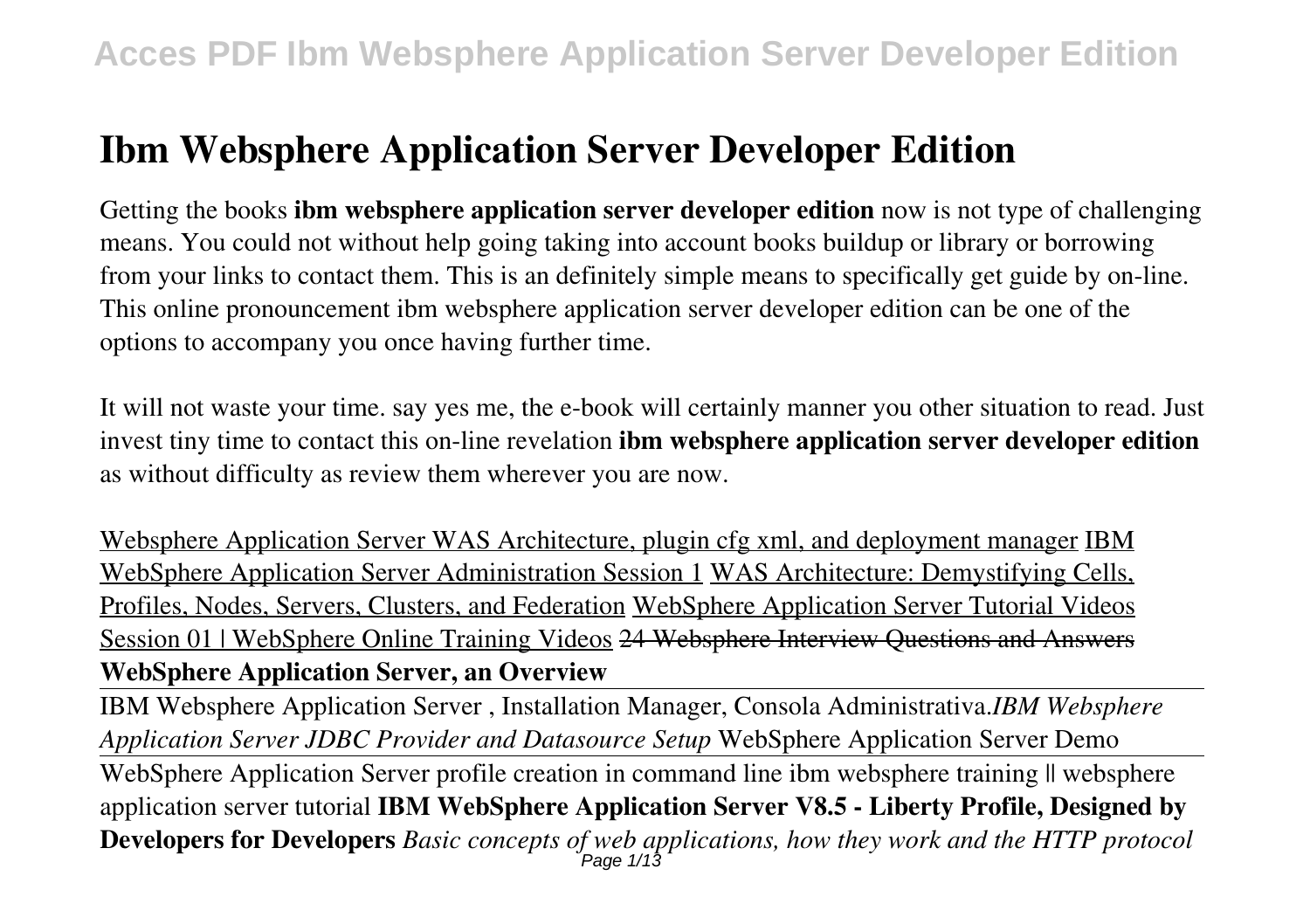Understand the Basic Cluster Concepts | Cluster Tutorials for Beginners **IQ 9: Whats the difference between Web and App Server?** *Web Server vs Application Server REST API concepts and examples Restarting WebSphere Application Server Services WAS: Java EE architecture: Containers, Components, Annotations* What is Tomcat? How to enable security auditing in WebSphere Application Server WAS: Logs and Traces - Part 1 **WAS - Downloading Websphere Application server 8.5 and 9.0 - Part 1**

Was 8.5.5 - How to download Websphere Application Server from internet*websphere application server8.5 installation on windows* **How to setup Websphere Application Server 8 5 in Rational Application Developer**

100% Pass: C9510-319 IBM WebSphere Application Server Developer Tools V8.5 with Liberty Profile *IBM WebSphere Application Server V8: Developing RESTful Web Services (JAX-RS)*

How do I collect performance information for WebSphere Application Server?**Richard Baird introduces the WebSphere Application Server V8.5 Redbooks publication** Ibm Websphere Application Server Developer

WebSphere Application Server for Developers delivers a development runtime test environment that is identical to the WebSphere Application Server production runtime environment. Ensuring the applications developed on WebSphere Application Server for Developers are going to run unchanged in the production environment.

### IBM Developer : IBM WebSphere Application Server for ...

Developers IBM WebSphere Application Server is the premier Java™ Platform, Enterprise Edition (Java EE) and web services-based application server. WebSphere Application Server is built on open Page 2/13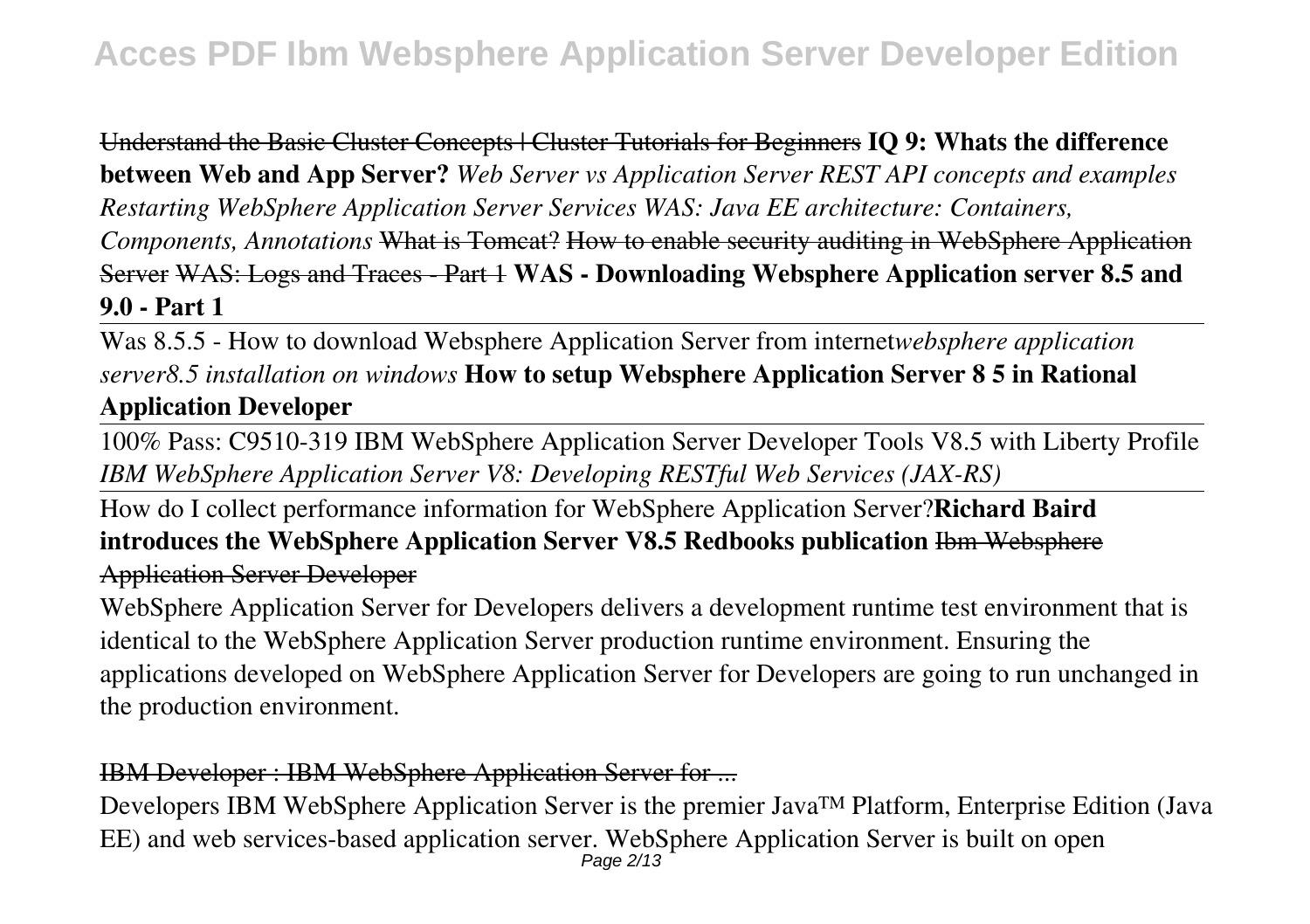standards and helps you deploy and manage applications ranging from simple websites to powerful ondemand solutions.

### How to download WebSphere Application Server for ... - IBM

The application server for enterprises. IBM WebSphere® Application Server accelerates application delivery with a highly reliable Java Enterprise Edition (Java EE)-based runtime environment. It supports microservices and standards-based programming models designed to help you modernize at your own pace, gain greater visibility across workloads, analyze enterprise applications and advance your journey to Kubernetes.

#### WebSphere Application Server - Overview | IBM

IBM WebSphere® Application Server Developer Tools for Eclipse is a lightweight set of tools that you can use to develop, assemble, and deploy Java™ EE, OSGi and mobile applications to WebSphere Application Server traditional and Liberty.

### Installing IBM WebSphere Application Server Developer ...

IBM WebSphere Application Server for Developer is production-ready and available at no charge for development use and testing on a developer's desktop. The WebSphere Application Server (WAS) is a registered trademark of International Business Machines. All rights reserved. Genuitec is an IBM business partner.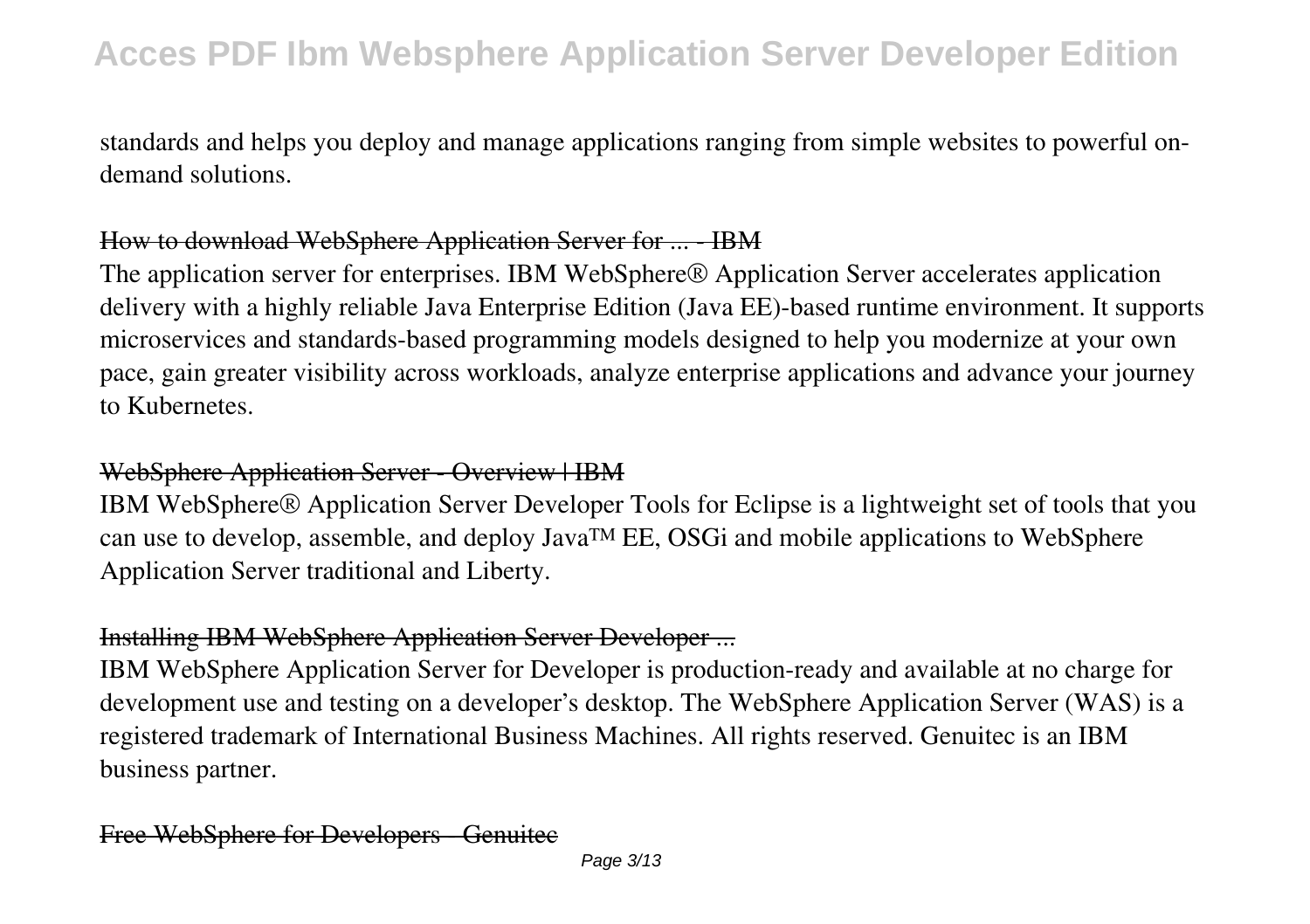WebSphere Application Server Developer Tools for Select the file and then click Open. In the list of results, select IBM WebSphere Application Server Developer Tools for Eclipse V8.5.5(and later). If you do not want to install all features (for example, you

### WebSphere Application Server Developer Tools for Eclipse ...

But with WebSphere Development Tools 8.0, this folder has JRE 1.6. Eclipse Mars/Neon/etc will NOT run on JRE 1.6 but you offer WebSphere Developer Tools 8.0 these Eclipse versions. Can you please explain a workaround? Your instructions state to set the IDE JRE to point to the IBM WAS JRE so they match, so the server can connect to Eclipse properly.

### WebSphere Application Server Developer Tools Releases - WASdev

Official guide to WebSphere Application Server downloads for trial and development use. WebSphere Application Server is the world's leading JEE application platform, used by thousands of enterprises running over a million applications in production. If you've installed it before and want to download the latest version, or you just want to download a trial version to evaluate WebSphere (WAS), this blog outlines what's in each edition and the associated licenses.

### How and Where to Download WebSphere Application Server | IBM

WebSphere Developer Tools. The WebSphere Developer Tools (WDT) are lightweight tools, running in Eclipse, for developing, assembling, and deploying applications to WebSphere Application Server Liberty and traditional servers. You can download Eclipse and WDT for free. WDT can help you develop many applications types: Enterprise applications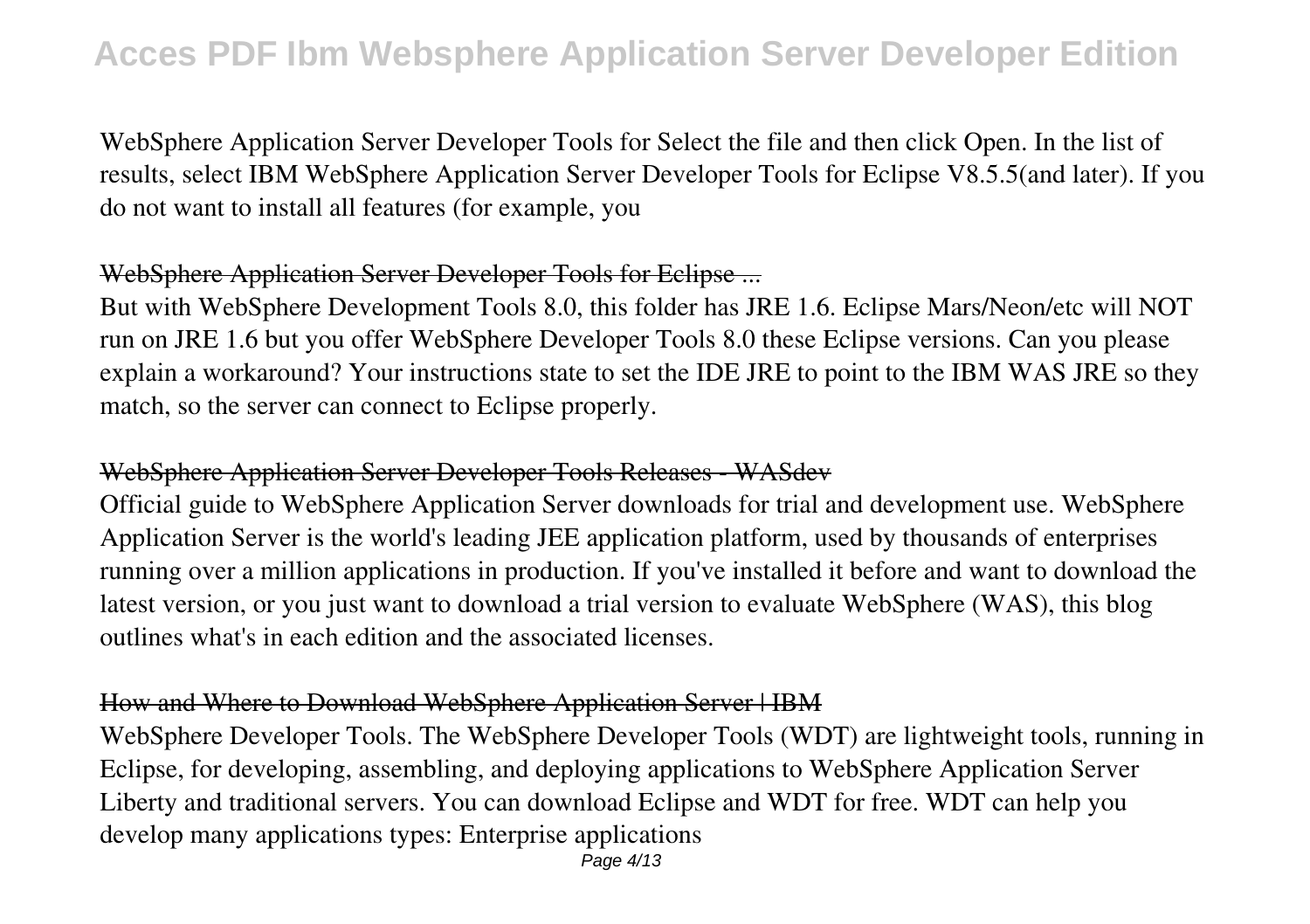#### WASdev - IBM Developer

WebSphere Application Server (WAS) is built using open standards such as Java EE, XML, and Web Services. It runs on the following platforms: Windows, AIX, Linux, Solaris, IBM i and z/OS. Beginning with Version 6.1 and now into Version 9.0, the open standard specifications are aligned and common across all the platforms.

### IBM WebSphere Application Server - Wikipedia

An Eclipse IDE for building and deploying Java EE, OSGi and Web 2.0 applications to WebSphere Application Server V8.5x. For more information about installing and downloading the tools, including archived versions of the tools for older versions of Eclipse, see WebSphere Application Server Developer Tools Releases

### IBM WebSphere Application Server V8.5x Developer Tools ...

WebSphere Liberty V20.0.0.10 with Java EE 8 Web Profile and IBM Java SDK 8: The lightweight WebSphere Liberty is production-ready and designed for developers. This ZIP file is Java EE 8 Web Profile certified. To simplify getting started, this package also includes a copy of IBM Java. IBM Liberty Developer Tools for Eclipse 2020-09 (4...

### IBM WebSphere Liberty Repository | WASdev

The tool identifies the Java EE programming models in the application and recommends the right-fit IBM® WebSphere Application Server edition. The tool can also highlight any Java SE, Java EE Page 5/13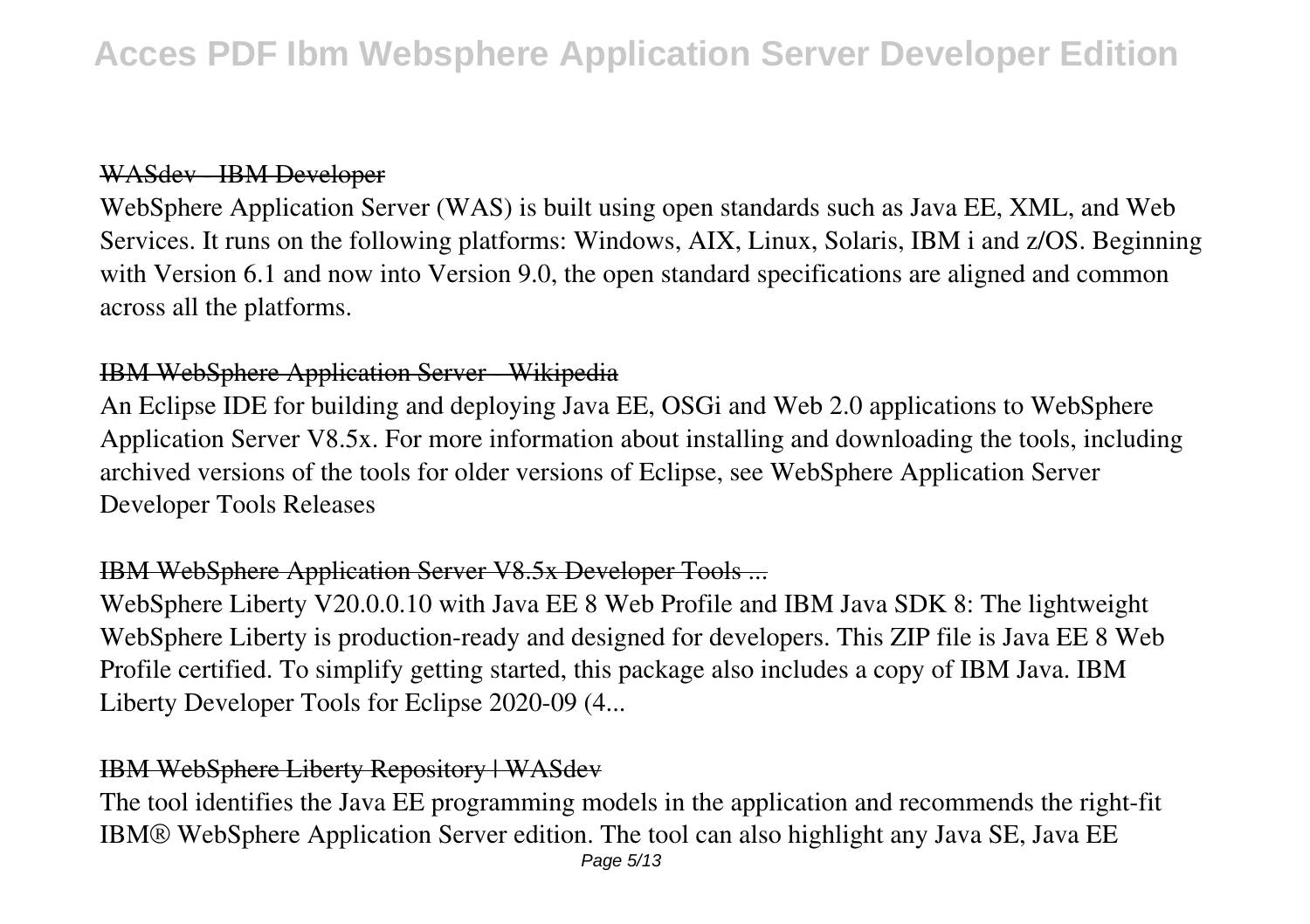programming model, and WebSphere API differences.

#### WebSphere Application Server - IBM Middleware User Community

Any Java EE 7 and Java EE 6 applications you write on Liberty can be deployed in production, without changes, on Liberty or on WAS classic (WebSphere Application Server) which is certified for both Java EE 7 and Java EE 6 Full Platform. Here's an explanation of which application server to choose. IDEs and Open Source frameworks

### About WebSphere Liberty - WASdev - developer.ibm.com

Abstract IBM® WebSphere® Application Server V8.5 includes a Liberty profile, which is a highly composable, dynamic application server profile. It is designed for two specific use cases: Developer with a smaller production run time, and production environments.

### IBM WebSphere Application Server Liberty Profile Guide for ...

Install WebSphere Application Server, WebSphere Application Server Liberty, and IBM Java SDK for use in the development of HCL Commerce software. You must have WebSphere Application Server, WebSphere Application Server Liberty and IBM Java SDK installed before you can set up your HCL Commerce Developer software.

### Installing WebSphere Application Server and IBM Java SDK 8

WebSphere Application Server for Developers is a no-charge version of WebSphere Application Server for use in a development environment only. It allows application developers to develop and unit test Page 6/13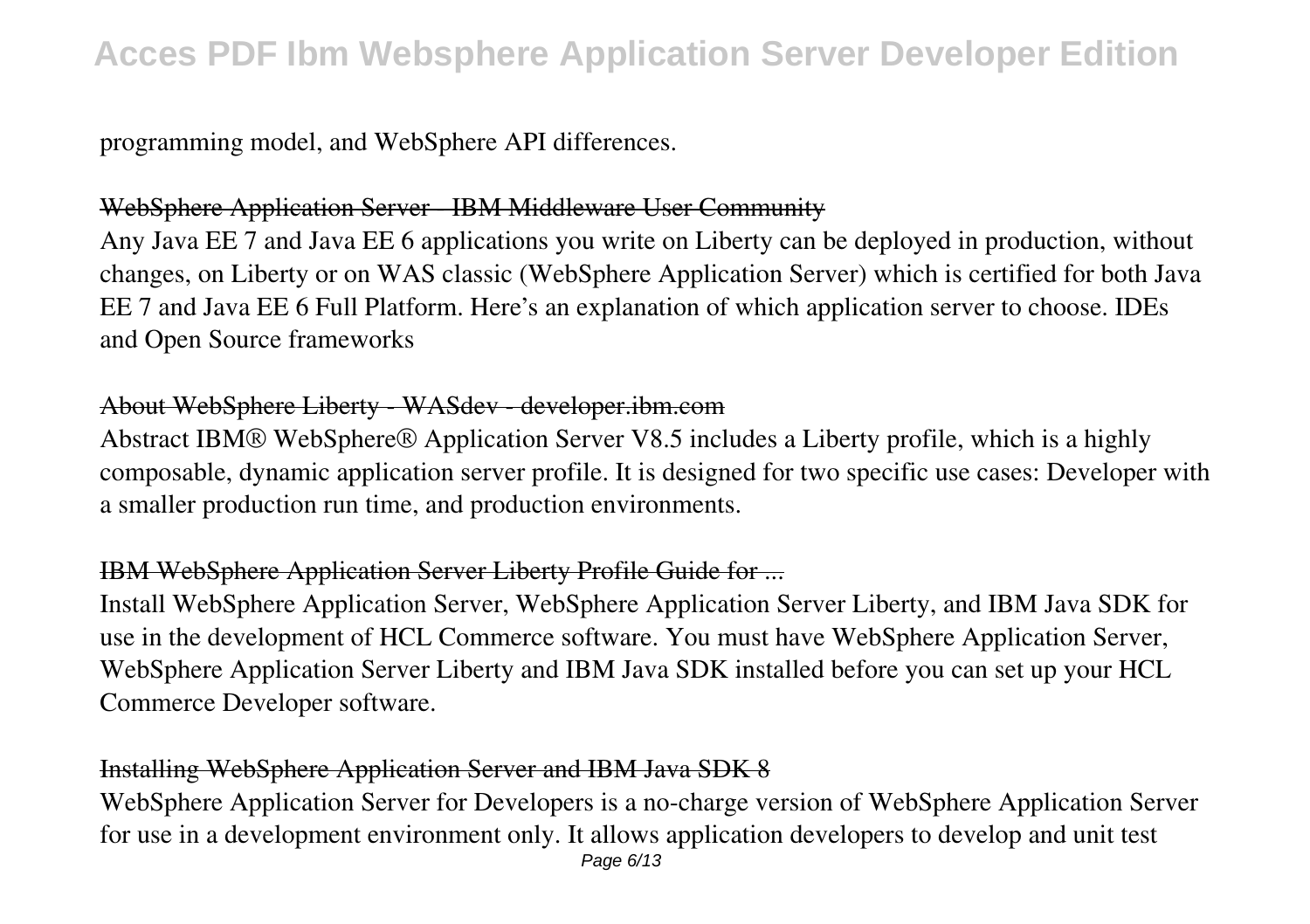against the same run time as the production version of WebSphere Application Server. This book tells you how to perform these tasks:

### WebSphere Application Server for Developers V7 | IBM Redbooks

WebSphere Liberty A modern application server for hosting Java EE and OSGi applications during development, test, and production. Starts and stops quickly, typically in a few seconds. Requires little memory and disk space.

IBM® WebSphere® Application Server V8.5 includes a Liberty profile, which is a highly composable, dynamic application server profile. It is designed for two specific use cases: Developer with a smaller production run time, and production environments. For a developer, it focuses on the tasks that a developer does most frequently and makes it possible for the developer to complete those tasks as quickly and as simply as possible. For production environments, it provides a dynamic, small footprint run time to be able to maximize system resources. This IBM Redbooks® publication provides you with information to effectively use the WebSphere Application Server V8.5 Liberty profile along with the WebSphere Application Server Developer Tools for Eclipse, for development and testing of web applications that do not require a full Java Platform. It provides a quick guide on getting started, providing a scenario-based approach to demonstrate the capabilities of the Liberty profile along with the developer tools. This provides a simplified, but comprehensive, application development and testing environment. The intended audience for this book is developers of web and Open Services Gateway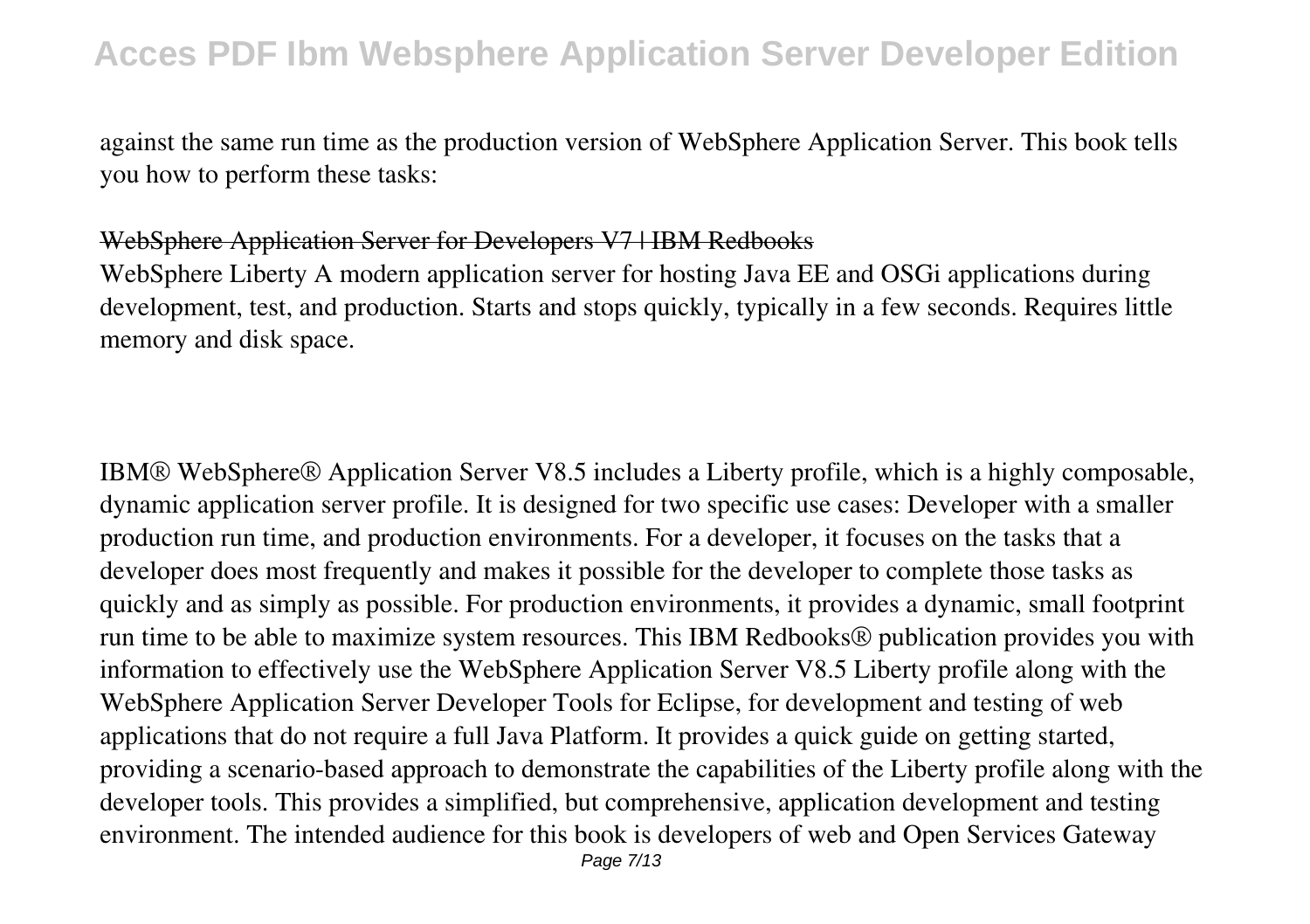initiative (OSGi) applications who are familiar with web and OSGi application concepts. This book has been updated to reflect the new features in WebSphere Application Server.

IBM® WebSphere® Application Server V8.5 includes a Liberty profile, which is a highly composable, dynamic application server profile. It is designed for two specific use cases: Developers with a smaller production runtime, and production environments. For developers, it focuses on the tasks that a developer does most frequently, and makes it possible for the developer to complete those tasks as quickly and as simply as possible. For production environments, it provides a dynamic, small footprint runtime to be able to maximize system resources. This IBM Redbooks® publication targets administrators of Liberty environments. It provides the information needed to create, configure, and manage Liberty servers. It includes information about managing multiple servers in an installation, including the use of the new administrative capabilities introduced in WebSphere Application Server V8.5.5.7. The following publications are companion publications for this book: WebSphere Application Server: New Features in V8.5.5, REDP-4870 WebSphere Application Server V8.5.5 Technical Overview, REDP-4855 IBM WebSphere Application Server V8.5 Concepts, Planning, and Design Guide, SG24-8022 WebSphere Application Server Liberty Profile Guide for Developers, SG24-8076

IBM® Rational® Application Developer for WebSphere® Software V8 is the full-function Eclipse 3.6 technology-based development platform for developing JavaTM Platform, Standard Edition Version 6 (Java SE 6) and Java Platform, Enterprise Edition Version 6 (Java EE 6) applications. Beyond this Page 8/13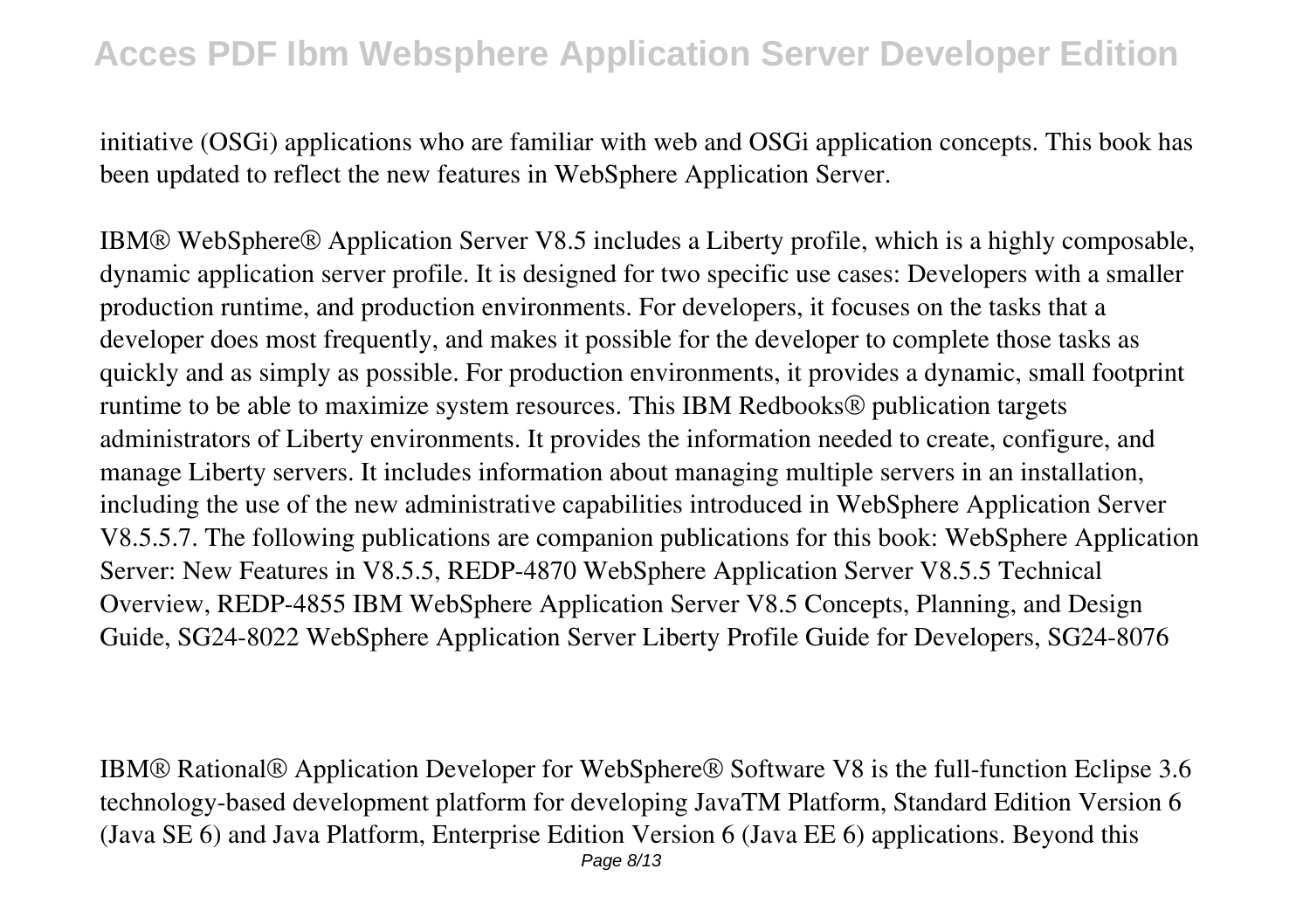function, Rational Application Developer provides development tools for technologies, such as OSGi, Service Component Architecture (SCA), Web 2.0, and XML. It has a focus on applications to be deployed to IBM WebSphere Application Server and IBM WebSphere Portal. Rational Application Developer provides integrated development tools for all development roles, including web developers, Java developers, business analysts, architects, and enterprise programmers. This IBM Redbooks<sup>®</sup> publication is a programming guide that highlights the features and tooling included with Rational Application Developer V8.0.1. Many of the chapters provide working examples that demonstrate how to use the tooling to develop applications and achieve the benefits of visual and rapid application development. This publication is an update of Rational Application Developer V7.5 Programming Guide, SG24-7672.

Businesses are always looking for ways to improve the customer experience. They need to connect with existing and new customers in innovative ways and deliver experiences that never disappoint. They also require technology-strengthened business strategies with the flexibility to adapt to new opportunities quickly. To achieve this agile state, many are using cloud-based solutions to create personalized customer experiences and harness existing enterprise applications, data, and services for a competitive advantage. IBM® WebSphere® Application Server on cloud (WebSphere on cloud) helps businesses like yours take advantage of the cloud as a strategic environment to realize various benefits: Reduce costs by optimizing the entire application-related infrastructure. Create opportunities by rapidly creating and integrating cloud-based applications. Reap more value from existing applications by augmenting them with cloud services. Deliver compelling customer experiences across all channels. Speed time to market at a lower cost through rapid creation and deployment of APIs and microservices. Increase brand Page 9/13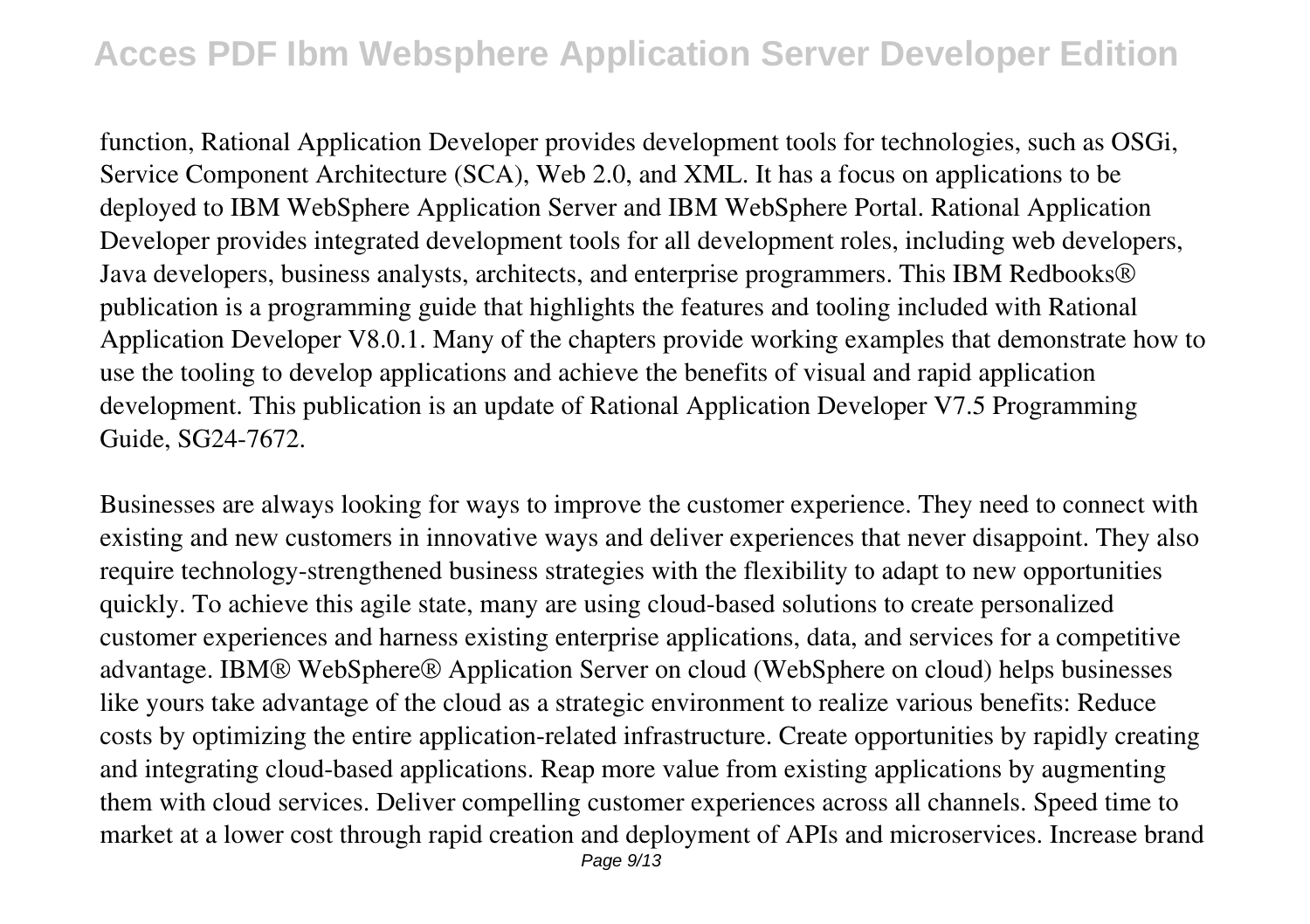reach or drive new revenue by publishing APIs externally. Drive innovation by enhancing your Java applications with IBM Bluemix® services. Optimize existing workloads by lifting and shifting them unchanged to the cloud in just minutes, allowing you to take advantage of fast and flexible provisioning, and pay-as-you-go pricing. This IBM Redbooks® RedguideTM publication introduces the WebSphere on cloud capabilities and highlights key concepts that are associated with this IBM WebSphere offering. The guide discusses the business value offered by WebSphere on cloud, provides a high-level architectural view, and explains three common entry points (Create, Connect, and Optimize) to cloud. The guide also identifies the IBM products that play important roles in those entry points. It includes real-world examples of how customers are using WebSphere on cloud to resolve business challenges and enhance return on investment (ROI).

IBM WebSphere® Application Server V8.5 includes a Liberty profile, which is a highly composable, dynamic application server profile. It is designed for two specific use cases: Developer with a smaller production run time, and production environments. For a developer, it focuses on the tasks a developer does most frequently and makes it possible for the developer to complete those tasks as quickly and as simply as possible. For production environments, it provides a dynamic, small footprint run time to be able to maximize system resources. This IBM® Redbooks® publication provides you with information to effectively use the WebSphere Application Server V8.5 Liberty profile along with the WebSphere Application Server Developer Tools for Eclipse, for development and testing of web applications that do not require a full Java Platform. It provides a quick guide on getting started, providing a scenario-based Page 10/13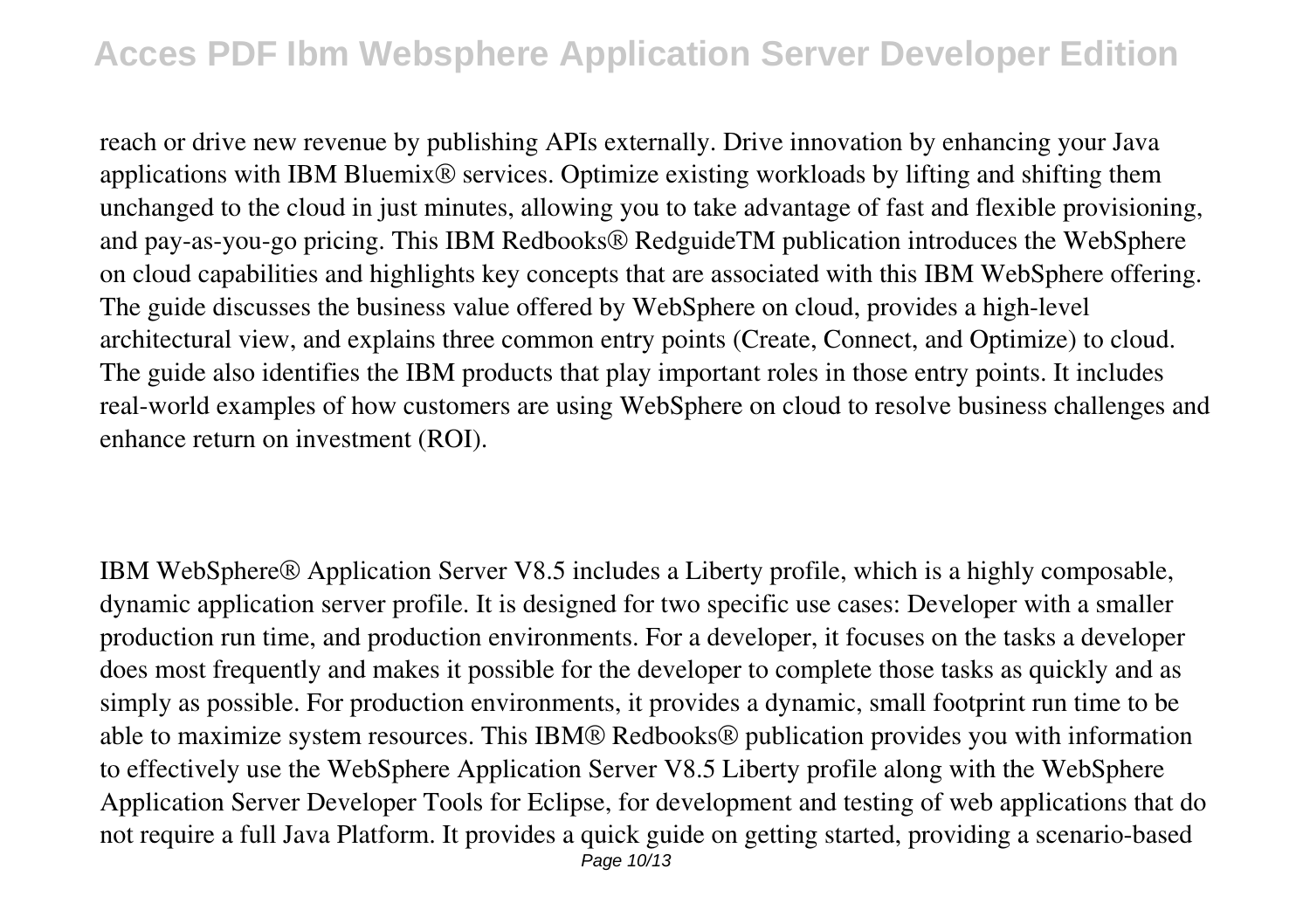approach to demonstrate the capabilities of the Liberty profile along with the developer tools, providing a simplified, but comprehensive, application development and testing environment. The intended audience for this book is developers of web and OSGi applications who are familiar with web and OSGi application concepts. This book has been updated to reflect the new features in WebSphere Application Server V8.5.5.

IBM® Rational® Application Developer for WebSphere® Software V7.0 (for short, Rational Application Developer) is the full function Eclipse 3.2 based development platform for developing JavaTM 2 Platform Standard Edition (J2SETM ) and Java 2 Platform Enterprise Edition (J2EETM ) applications with a focus on applications to be deployed to IBM WebSphere Application Server and IBM WebSphere Portal. Rational Application Developer provides integrated development tools for all development roles, including Web developers, Java developers, business analysts, architects, and enterprise programmers. Rational Application Developer is part of the IBM Rational Software Delivery Platform (SDP), which contains products in four life cycle categories: - Architecture management, which includes integrated development environments (Application Developer is here) - Change and release management - Process and portfolio management - Quality management This IBM Redbooks® publication is a programming guide that highlights the features and tooling included with Rational Application Developer V7.0. Many of the chapters provide working examples that demonstrate how to use the tooling to develop applications, as well as achieve the benefits of visual and rapid application development. This publication is an update of Rational Application Developer V6 Programming Guide, Page 11/13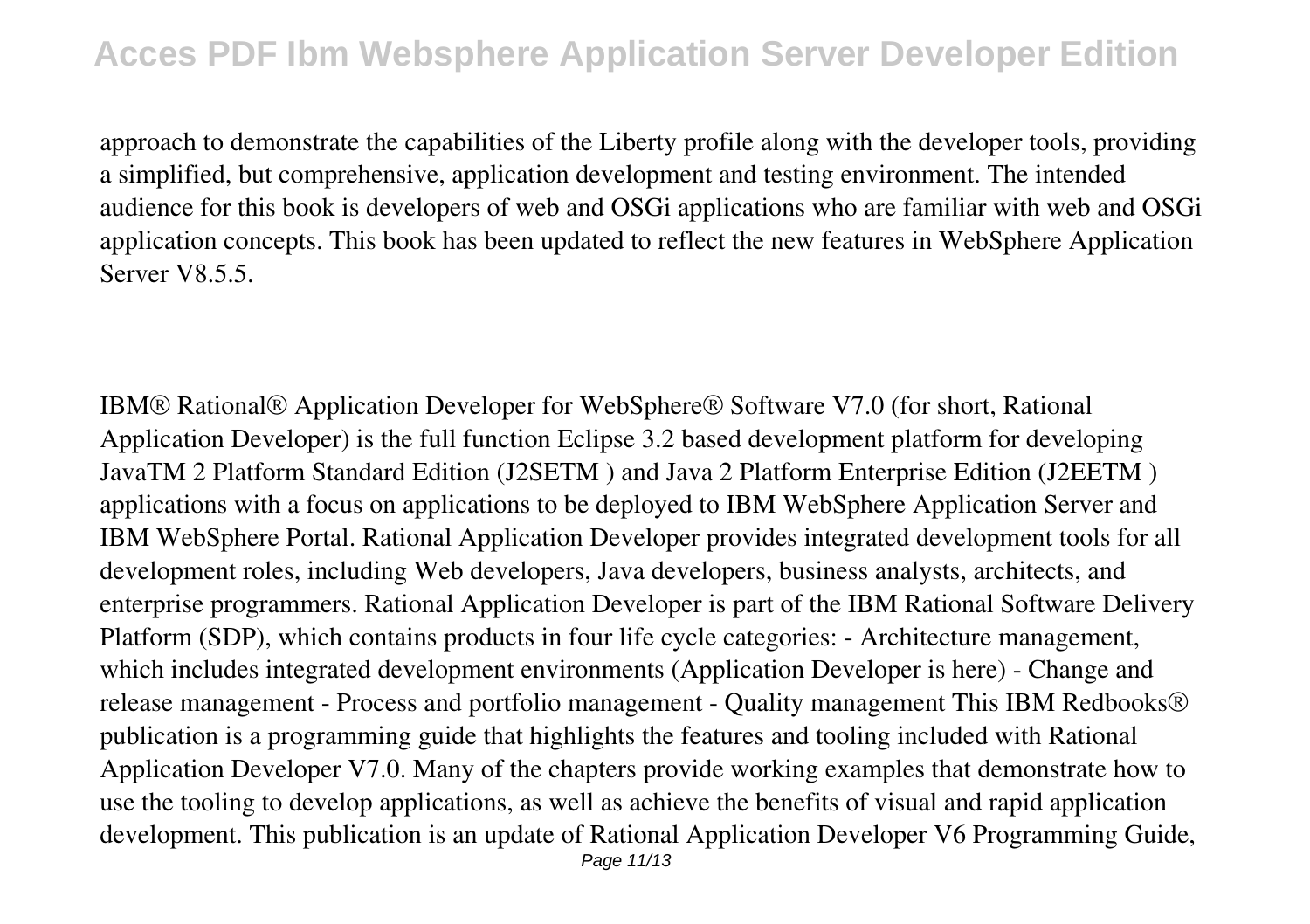SG24-6449. This book consists of six parts: - Introduction to Rational Application Developer - Develop applications - Test and debug applications - Deploy and profile applications - Team development - Appendixes

Save Time and Money: Streamline WebSphere Application Server Management with Jython Scripting! Utilizing Jython scripting, you can dramatically reduce the effort, resources, and expense associated with managing WebSphere Application Server. WebSphere Application Server Administration Using Jython will show you how. The first start-to-finish guide to Jython scripting for WebSphere administration, this book's practical techniques and downloadable scripts can help you improve efficiency, repeatability, and automation in any WebSphere environment. This book's expert authors begin with practical introductions to both WebSphere Application Server administration and Jython, today's powerful, Java implementation of Python. Next, they cover a broad spectrum of WebSphere management tasks and techniques, presenting real, easy-to-adapt solutions for everything from server configuration and security to database management. These are powerful solutions you can begin using immediately–whether you're running WebSphere in production, development, or test environments. Coverage includes Mastering the Jython rules, characteristics, and properties that are most valuable in WebSphere scripting Viewing and manipulating WebSphere configuration and run-time details Making the most of the wsadmin scripting engine and objects–including rarely-used wsadmin parameters that can simplify administration Adjusting wsadmin properties to reflect your needs and environment Using the AdminApp scripting object to list, view, install, uninstall, and modify AppServer applications Using the AdminTask object to manipulate WebSphere Application Server at a high level Configuring the WebSphere Application Server with AdminConfig Manipulating active AppServer objects (MBeans) Page 12/13